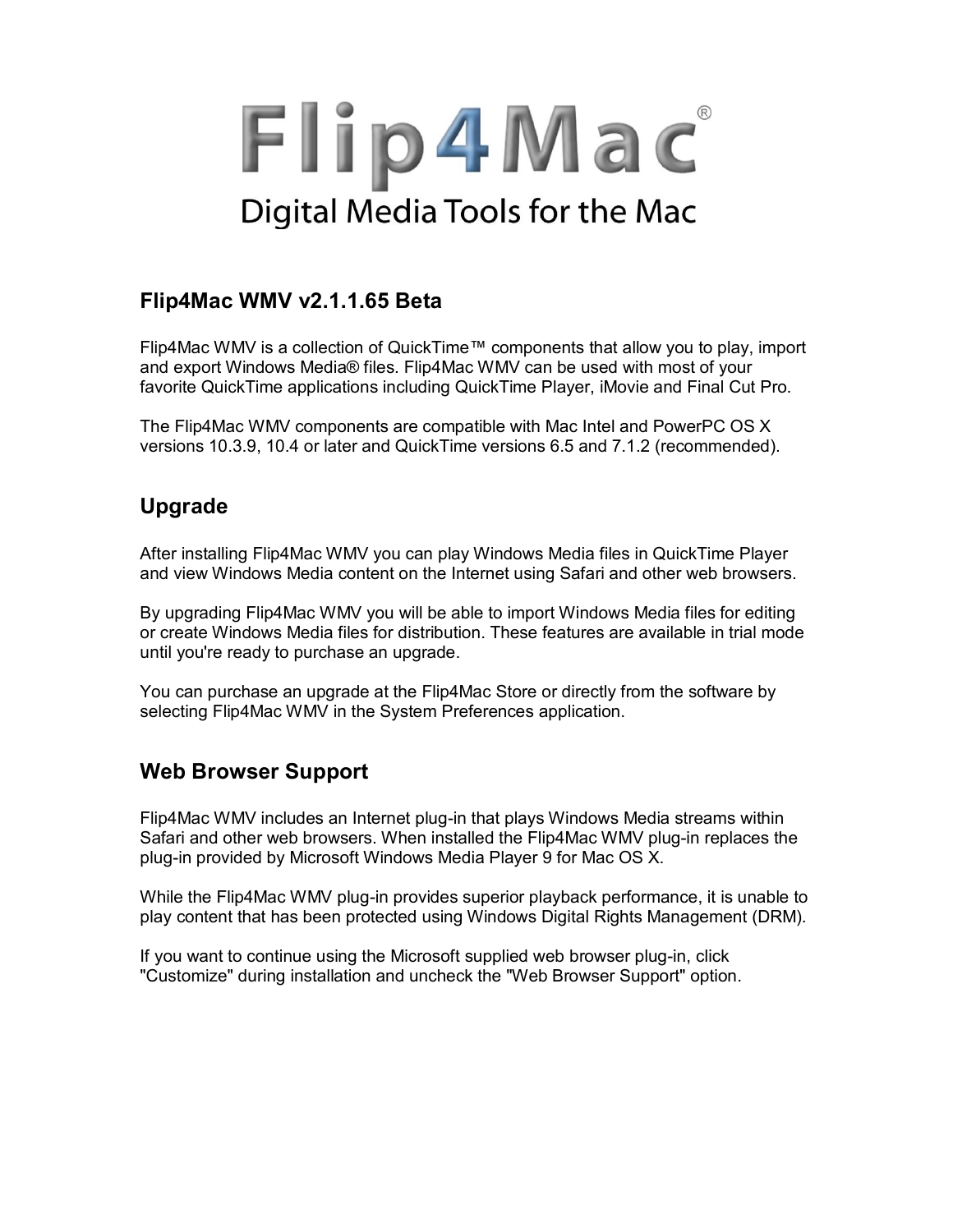## **Changes in This Beta Release**

- Added support for Windows Media 9 Advanced playback.
- Added support for reclaiming file types assumed by other applications.
- Improved ASX handling.
- Improved support for MPEG 4 playback.
- Resolved some issues related to 2-pass VBR encoding.
- Resolved manual activation issue.
- Resolved Helix streaming server playback issue.
- Resolved Save as and Save As QuickTime Movie issue on OS 10.3.9/QT 7.1.2 systems.
- Resolved potential for crash when playing back files that have been deliberately modified/damaged.
- Improved support for installation using Apple Remote Desktop.

Known Issues:

- Playback of Windows Media 9 Advanced Simple Profile files on a Mac will playback white but playback correltly on a Windows machine.
- Playback of Windows Media 9 Advanced files with display set to 256 colors will playback incorrectly

#### **Changes in v2.1.0.33**

- Added universal binary support for Intel Macs
- Added playback optimizations for Intel Macs
- Added significant export optimizations for PowerPC Macs
- Added multi language audio support in player
- Added overlay when importing WMV content in trial mode
- Added support for web authors to disable "save as" feature in embedded stream
- Improved support for MMS servers and live streams
- Fixed DCT Blocking issue (progressive deterioration with increasing distance from previous keyframe)
- Fixed encode errors when the audio bit rate is set higher than the video bit rate

## **Changes in v2.0.2**

- Improved ASX handling.
- Improved support for websites using query strings for authentication.
- Resolved conflict between Flip4Mac WMV, 3ivx and Divx QuickTime components that caused application. crashes and other playback inconsistencies.
- Added preference that enables/disables Flip4Mac WMV playback of AVI files containing Microsoft MPEG-4 video codecs.
- Resolved crash that occurred when movie contained G.726 audio.
- Resolved crash during playback of certain DRM protected content.
- Added help button on preference panes.